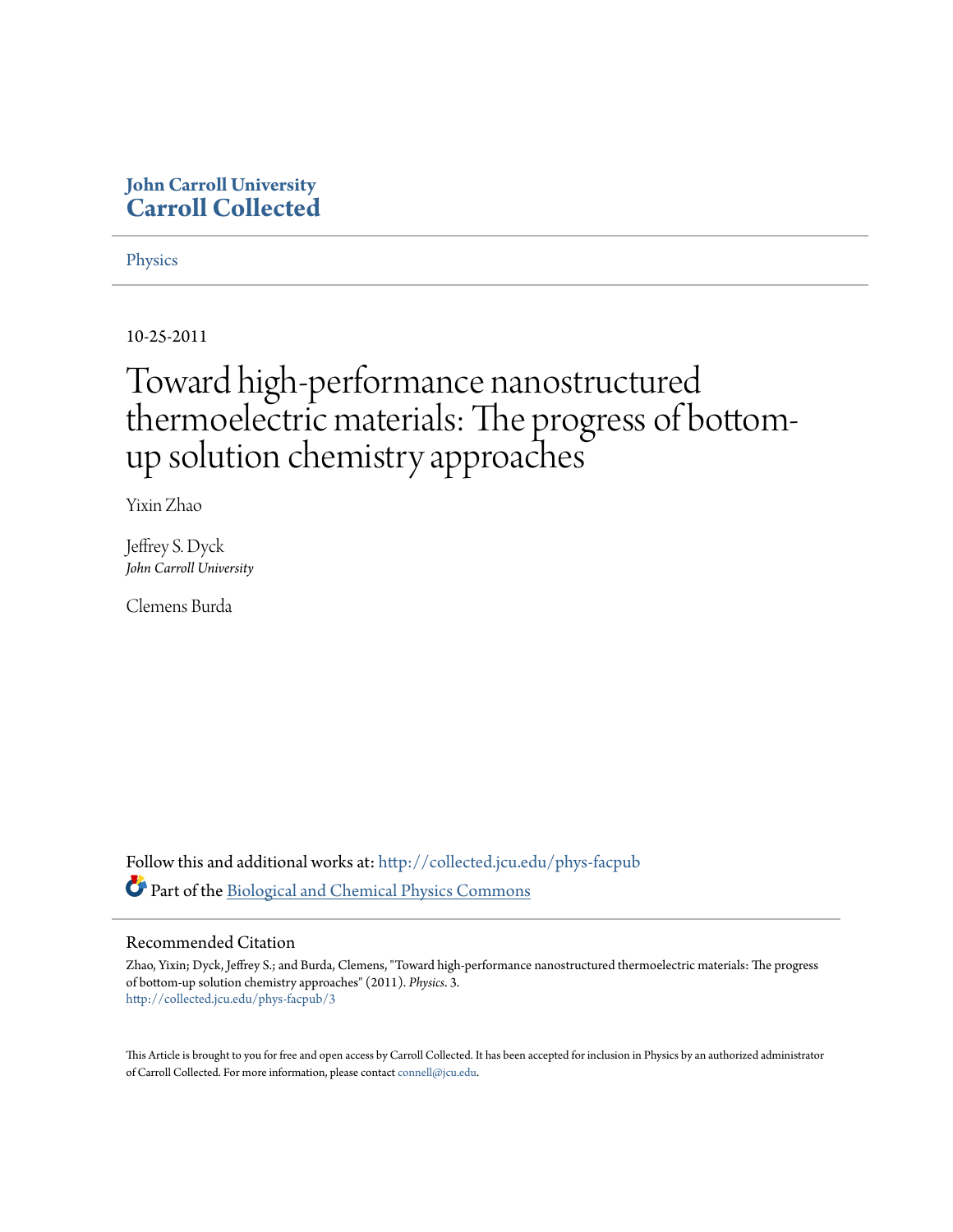# Journal of [Dynamic Article Links](http://dx.doi.org/10.1039/c1jm11727k) Materials Chemistry

Cite this: *J. Mater. Chem.*, 2011, **21**, 17049

# www.rsc.org/materials **FEATURE ARTICLE**

# Toward high-performance nanostructured thermoelectric materials: the progress of bottom-up solution chemistry approaches

Yixin Zhao,<sup>ab</sup> Jeffrey S. Dyck<sup>\*c</sup> and Clemens Burda<sup>\*a</sup>

Received 20th April 2011, Accepted 11th July 2011 DOI: 10.1039/c1jm11727k

Significant research effort has recently gone into the synthesis of thermoelectric nanomaterials through different chemical approaches since nanomaterials chemistry became a promising strategy for improving thermoelectric performance. Different thermoelectric nanocrystals, especially PbTe,  $Bi<sub>2</sub>Te<sub>3</sub>$ and  $CoSb<sub>3</sub>$ , with various compositions and morphologies have been successfully prepared by solvo/ hydrothermal, electrochemical, and ligand-based synthesis methods. Such nanoscale materials show not only substantial reduction in thermal conductivity due to increased phonon scattering at nanoscale grain boundaries and lower densities of phonon states but possibly also an enhancement in thermopower due to electronic quantum size effects. More recently, the notoriously low power factors of thermoelectric nanomaterials prepared by wet chemistry have been significantly improved by using an increasingly cross-disciplinary approach towards the bottom-up synthesis that combines expertise from chemistry, physics, and materials engineering. In this review, we discuss the recent progress and current challenges of preparing thermoelectric nanomaterials with solution-based chemistry approaches.

b Department of Chemistry, Penn State University, University Park, PA, 16803, USA

c Department of Physics, John Carroll University, 20700 North Park Blvd., University Heights, OH, 44118, USA. E-mail: jdyck@jcu.edu

### Introduction

Thermoelectrics have attracted much attention and effort of scientists and engineers for decades due to their applications as solid state heat engines which generate electrical power from a temperature difference or convert electrical power into cooling. However, their widespread applications are limited due to their low energy conversion efficiencies,<sup>1,2</sup> which are directly related to



Yixin Zhao

Yixin Zhao received his BS and MS degree in Chemistry from Shanghai Jiao Tong University in China. He joined Case Western Reserve University in 2005 and worked as a graduate student at the laboratories of Professors Burda and Dyck on the project of thermoelectric nanomaterials and received his PhD degree in 2010. Currently, he is a postdoctoral in the Department of Chemistry at Penn State University, where he works with Professor Thomas E. Mallouk on solar fuel conversion.



Jeff Dyck

Prof. Jeff Dyck obtained his PhD from Case Western Reserve University in 1999 in experimental condensed matter physics under the guidance of Prof. Kathleen Kash. He was a postdoctoral fellow at the University of Michigan with Prof. Ctirad Uher. Since 2003, he has been a faculty member in the Department of Physics at John Carroll University in Cleveland, OH, where he is currently an Associate Professor. His research agenda focuses on electronic and

thermal transport properties of novel materials and he has published fifty scientific papers.

a Center for Chemical Dynamics and Nanomaterials Research, Department of Chemistry, Case Western Reserve University, 10900 Euclid Avenue, Cleveland, OH, 44106, USA. E-mail: burda@case.edu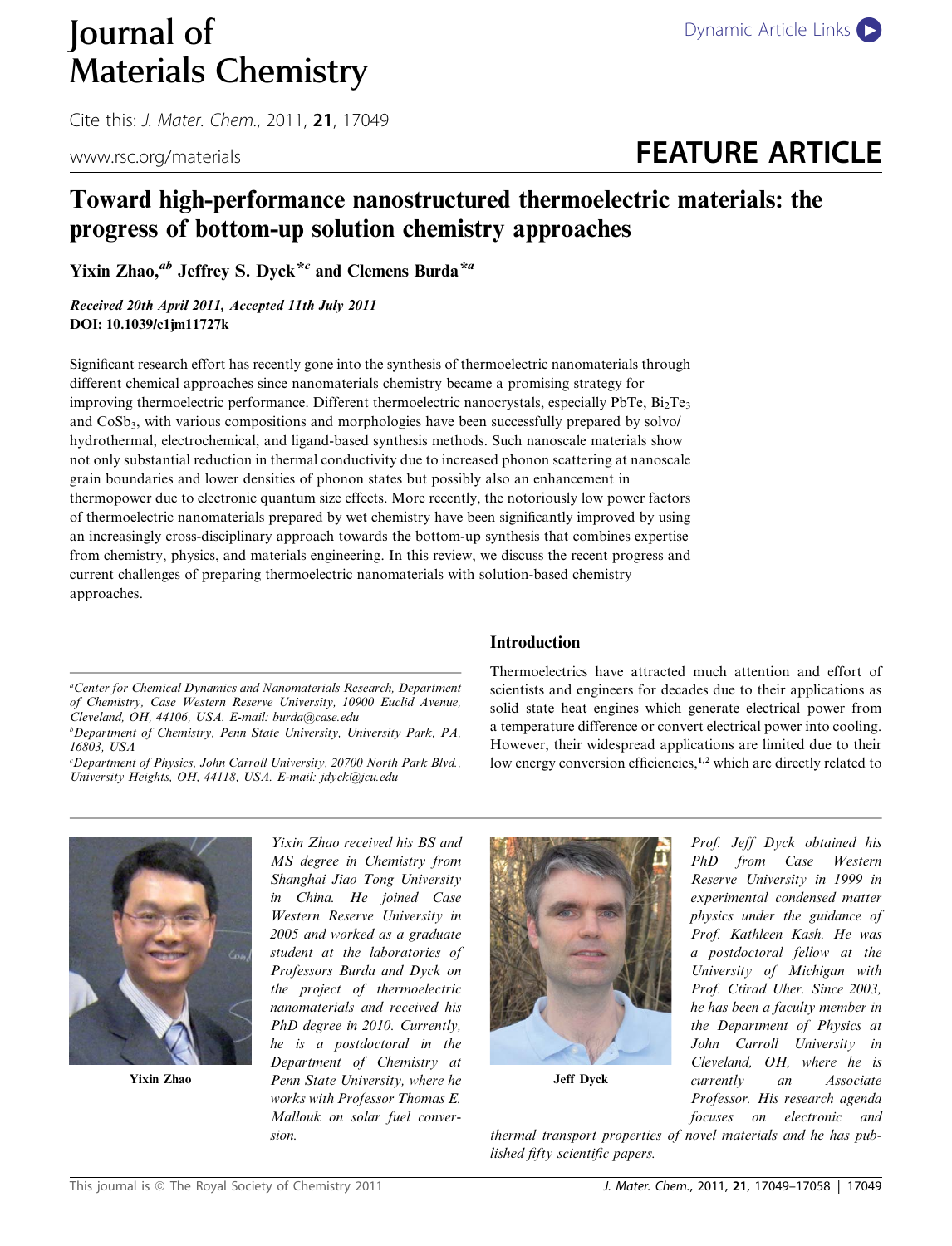the figure of merit,  $ZT = (S^2 \sigma / \kappa)T = (S^2 / \kappa \rho)T$  (S thermopower or Seebeck coefficient,  $T$  temperature,  $\sigma$  electrical conductivity,  $\rho$  electrical resistivity and  $\kappa$  thermal conductivity).<sup>3–7</sup> The dimensionless ZT value of thermoelectric materials had been stagnant at around 1 for several decades. In the 1990s, Dresselhaus and Hicks at MIT proposed the concept of increasing ZT values of thermoelectrics through nanoengineering, based on their theoretical studies.8,9 This prediction has been realized for PbTe/PbSe and  $Bi_2Te_3/Bi_2Se_3$  heteronanostructures.<sup>10,11</sup> Since then, optimism of significantly increasing ZT by nanoengineering has inspired the enthusiasm of scientists with different backgrounds, including chemists, to devote themselves to this challenging topic. There are two major strategies to fabricate thermoelectric nanomaterials: the top-down and bottom-up approaches. In top-down approaches, those traditionally optimized bulk materials are broken into micro- or nano-sized particles by ball milling or spin melting, which were demonstrated to be efficient approaches to improving ZT values.<sup>12-14</sup> On the other hand, the bottom-up approaches control the growth of nano-sized materials using different techniques, for example in the above cited breakthrough reports $10,11$  heteronanostructures were prepared by the molecular beam epitaxy (MBE) technique. Solution chemistry approaches are an important part of bottomup methods, which has been widely applied in the preparation of other nanomaterials.

Historically, solution phase chemistry has not been involved in the preparation of thermoelectric materials as much as physical top-down approaches, simply because there was little contribution that could be provided by solution chemistry before the emergence of nanoscience and the development of nano-chemistry. The early successes in nano-engineering were however not suitable for bulk applications because these fabrication methods adopted highly sophisticated and expensive techniques such as molecular beam epitaxy and other advanced film growth methods. Solution chemistry approaches for preparing nanomaterials are less costly and are quite suitable for large scale production. Therefore, solution-based chemistry has evolved towards the nanoscale chemical synthesis of thermoelectric materials and the successful synthesis of various thermoelectric



Clemens Burda

Prof. Burda obtained his PhD from the University of Basel, Switzerland. He was a postdoctoral fellow at the Georgia Institute of Technology with Prof. El-Sayed. Currently he holds a faculty position in Chemistry and Materials Science and Engineering at Case Western Reserve University, in Cleveland, Ohio, focusing on nanomaterials chemistry and laser spectroscopy. Prof. Burda is an editorial member for the International Journal of Nanotechnology, co-author of several

book chapters, and lead author of over a hundred publications in the field of nanoscience.

nanomaterials has been realized by a number of different chemical synthesis techniques.15–18

This review is not intended as an all-exhaustive review for all the exciting nanostructured thermoelectric materials research to date, which has recently been summarized by well-known experts.13,19,20 Instead, the purpose of this review is focused on highlighting some recent progress and discussing the role of solution phase chemistry in preparing nanostructured thermoelectric materials, which was for quite some time overlooked and underestimated in the research arena of thermoelectrics.

Due to the concerns of converting under high temperatures the nanostructures into bulk materials, most of the research focused on materials that have their maximum thermoelectric performance near or not too far above ambient temperature. These materials include IV–VI and V–VI chalcogenides such as PbTe,  $Bi<sub>2</sub>Te<sub>3</sub>$  and their derivatives. By now, the most widely used solution chemistry approaches for thermoelectric nanomaterials synthesis include hydro/solvo-thermal,<sup>21-23</sup> electrochemical,<sup>15,16,24</sup> sonochemical<sup>25–28</sup> and ligand-based synthesis.<sup>18,29,30</sup> The most commonly synthesized thermoelectric compounds are PbTe(Se),  $Bi<sub>2</sub>Te<sub>3</sub>(Se)$  and  $CoSb<sub>3</sub>.<sup>31</sup>$ 

#### Hydro- and solvo-thermal synthesis

The hydro- and solvo-thermal synthesis method is a technique that crystallizes substances at elevated temperature and pressure in a sealed flask. The difference between hydro and solvo lies in whether the precursor solution is aqueous (hydro) or nonaqueous (solvo). A major benefit of this technique lies in its cost efficiency and simplicity compared to other methods. In addition, it produces highly crystalline nanopowders, in most cases without further need for calcination, and it makes doping of foreign ions relatively straightforward to realize, which is in this context very important for the adjustment of carrier concentrations in the thermoelectric materials. Last but not least, hydroand solvo-thermal methods make it possible to control the orientation and morphology of the desired nanomaterials, which would be an effective strategy to induce phonon scattering and hence increase the thermoelectric performance.<sup>32</sup> Because of these advantages, hydro/solvo-thermal methods have been widely used in developing different thermoelectric nanomaterials over the past few decades.

PbTe,<sup>33-37</sup> Bi<sub>2</sub>Te<sub>3</sub> (ref. 22,35 and 38–44) and CoSb<sub>3</sub> (ref. 45*and*) 46) are the three most reported nanomaterials that are synthesized by hydro/solvo-thermal approaches. In a typical hydro/ solvo-thermal reaction, a solution containing a certain amount of precursors is placed into a Teflon liner and autoclaved at the desired temperature. The precursors can either be elemental precursor material or a corresponding salt or oxide; in most cases, hydrazine or NaBH4 is used as reducing agent for the preparation of PbTe, $33-37$  Bi<sub>2</sub>Te<sub>3</sub> (ref. 22 and 38-43) and CoSb3. 45,46 Templates and surfactants may also be used to control the growth. The obtained nanocrystals can be in the shape of nanoparticles,<sup>23,25,39,47</sup> nanoplates,<sup>22,23,41,48</sup> nanowires or nanocubes<sup>23,34,36,39,44,49,50</sup> depending on the reaction conditions. The prepared nanopowders can be either single crystals with high phase and orientation purity, as shown in Fig. 1, or polycrystalline crystals, or partially amorphous nanocrystals. Normally, the dimensions of the prepared nanocrystals by the hydro/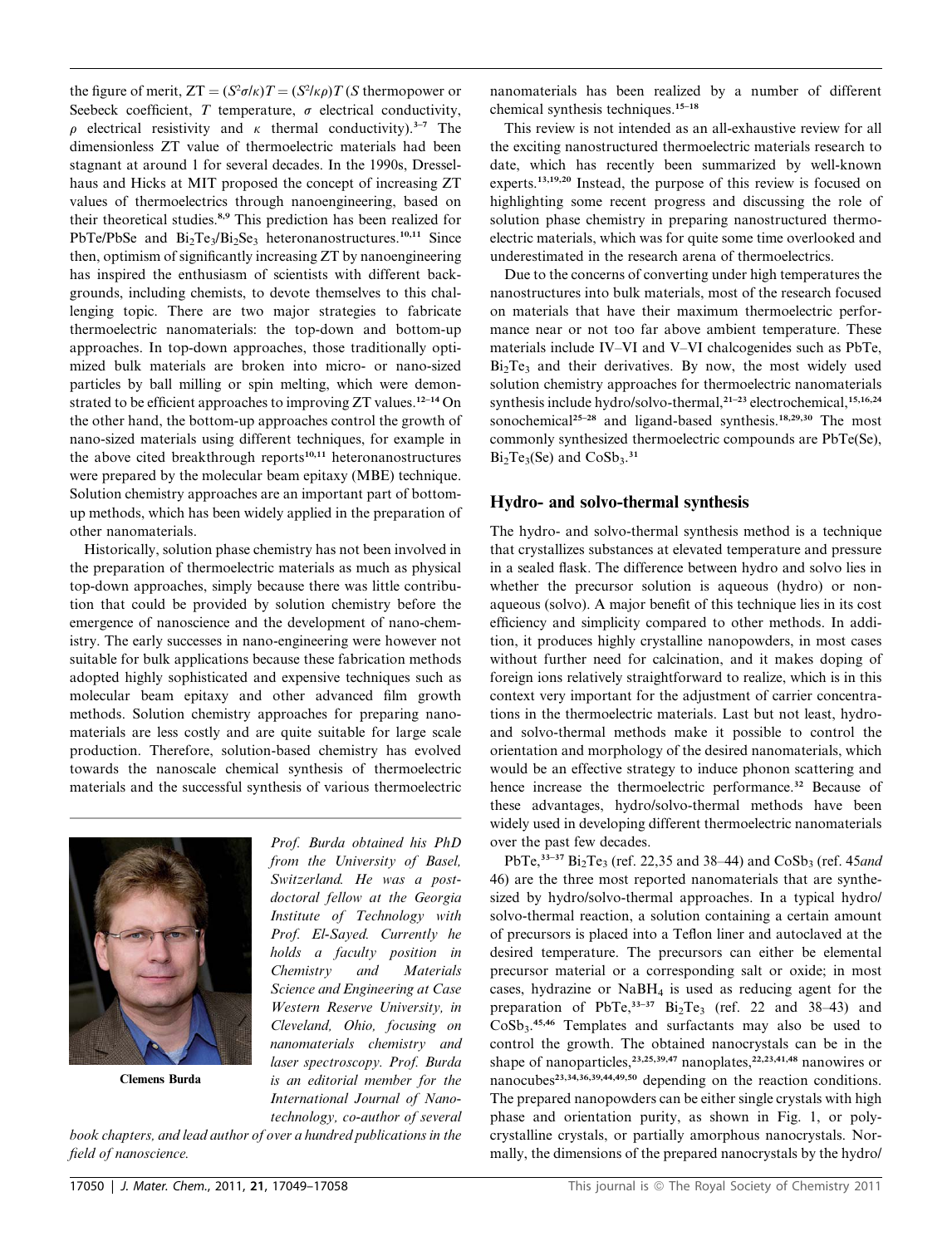

Fig. 1 (A) Electron micrographs and XRD pattern of hydrothermally prepared  $Sb_2Te_3$  nanoplates (adapted from ref. 23 Copyright 2008 Wiley); (B) electron micrographs of solvothermally prepared PbTe nanobox (adapted from ref. 33 Copyright 2005 Wiley); (C) electron micrographs of  $Bi<sub>2</sub>Te<sub>3</sub>$  nanostrings fabricated by a biomolecule-assisted hydrothermal approach (adapted from ref. 44 Copyright 2010 Am. Chem. Soc.); and (D) electron micrographs of hydrothermally prepared CoSb<sub>3</sub> nanoparticles (adapted from ref. 47 Copyright 2008 American Institute of Physics).

solvo-thermal approaches are larger than 100 nm, which is relatively large compared to the desired size to reduce lattice thermal conductivities by introducing more significant phonon scattering. However, it is shown that these nanopowders can still effectively reduce the lattice thermal conductivities in nanocomposites by co-compressing the hydrothermally prepared nanopowders with bulk micropowders.46,47,49,51,52 A recently biomolecule-assisted hydrothermally prepared  $Bi<sub>2</sub>Te<sub>3</sub>$  (ref. 44) shows more than 50% lower thermal conductivity compared to the bulk material.

As mentioned above, bulk binary PbTe,  $Bi_2Te_3$  and  $CoSb_3$ have already been demonstrated not to be the best choice for thermoelectric applications. However, their corresponding alloys or solid state solutions including  $Pb_{1-x}(Sn_x)Te$ , and  $Bi_{2-x}(Sb_x)$  $Te_{3-y}(Se_y)$  show better thermoelectric performance. For example,  $La_{0.9}CoFe_3Sb_{12}$ – $CoSb_3$  (ref. 47)  $AgPb_{18}SbTe_{20}$  (ref. 53 and 54) and  $Bi_{0.5}Sb_{1.5}Te_3$  (ref. 55) have recently been successfully synthesized by hydro/solvo-thermal approaches and were shown to have improvement in thermoelectric properties compared to pure  $CoSb_3$ , PbTe and  $Bi_2Te_3$  nanocrystals prepared by similar chemistry.

#### Electrochemical deposition

Electrochemical deposition is a process in which precursor ions are reduced to the product either from aqueous, organic or fusedsalt electrolytes. The reduction is often represented by

 $M^{z+}$  +  $ze^ \rightarrow$  M

and it can be accomplished either with an electrodeposition in which z electrons are provided by an external power supply or with an electroless deposition in which a reducing agent serves as the electron source (no external power supply needed). In both cases the deposition is a reaction of charged particles at the interface between a solid metal electrode and a liquid solution. The two types of charged particles, namely the metal ions and the electrons, are able to cross the interface.<sup>56</sup>

Electrochemical deposition has been used widely in thin film fabrication for a long time due to its environmental friendliness and ease of scalability. Furthermore, electrochemical deposition reactions can be used to prepare IV–VI and V–VI chalcogenides at ambient temperature and pressure without using highly active reducing or oxidizing agents. Compared to hydro/solvo-thermal approaches, in which highly reactive agents, high temperature, and high pressure are adopted, electrochemical deposition has the advantage of requiring only mild redox reaction conditions that is controllable by deposition potential. However, it is difficult to fabricate nanostructures by regular electrochemical deposition without using any template. The first reported  $Bi_2Te_3$ nanowire with the (110) orientation, high density and high crystallinity was electrochemically deposited by using an anodized aluminium oxide (AAO) template.<sup>24</sup> This report provided three necessities for the electrochemical deposition of  $Bi<sub>2</sub>Te<sub>3</sub>$  or PbTe nanowires: (1) acidic precursor solution to stabilize the AAO template during electrochemical deposition; (2) static potential deposition to help increase the phase purity of the products; and (3) the AAO template itself. The deposition of Bi<sub>2</sub>Te<sub>3</sub> was further optimized in morphology, structure and composition and reported in a few following reports.16,57–63 Inspired by the electrochemical deposition of  $Bi<sub>2</sub>Te<sub>3</sub>$  nanowires, the electrochemical deposition of PbTe was also reported and optimized. The more complicated and more promising  $Bi_{2-x}Sb_xTe_3$  (ref. 64) and  $Bi_2Te_{3-y}Se_y^{65}$  nanowires, shown in Fig. 2, were soon made using a similar strategy. Unlike other reported thermoelectric single crystal nanowires prepared by other methods, which have been investigated by Peidong Yang and reviewed elsewhere,<sup>15,17,66</sup> the regular electrochemically deposited nanowires are polycrystalline rather than single crystals.



Fig. 2 (A) SEM of electrochemically deposited 50 nm  $Bi_2Te_{3-y}Se_y$ nanowire arrays (inset is the top view) (adapted from ref. 65 Copyright 2003 Am. Chem. Soc.) and (B) microstructure of the superlattice BiSbTe nanowires after removal of the polycarbonate template (adapted from ref. 67 Copyright 2007 Wiley).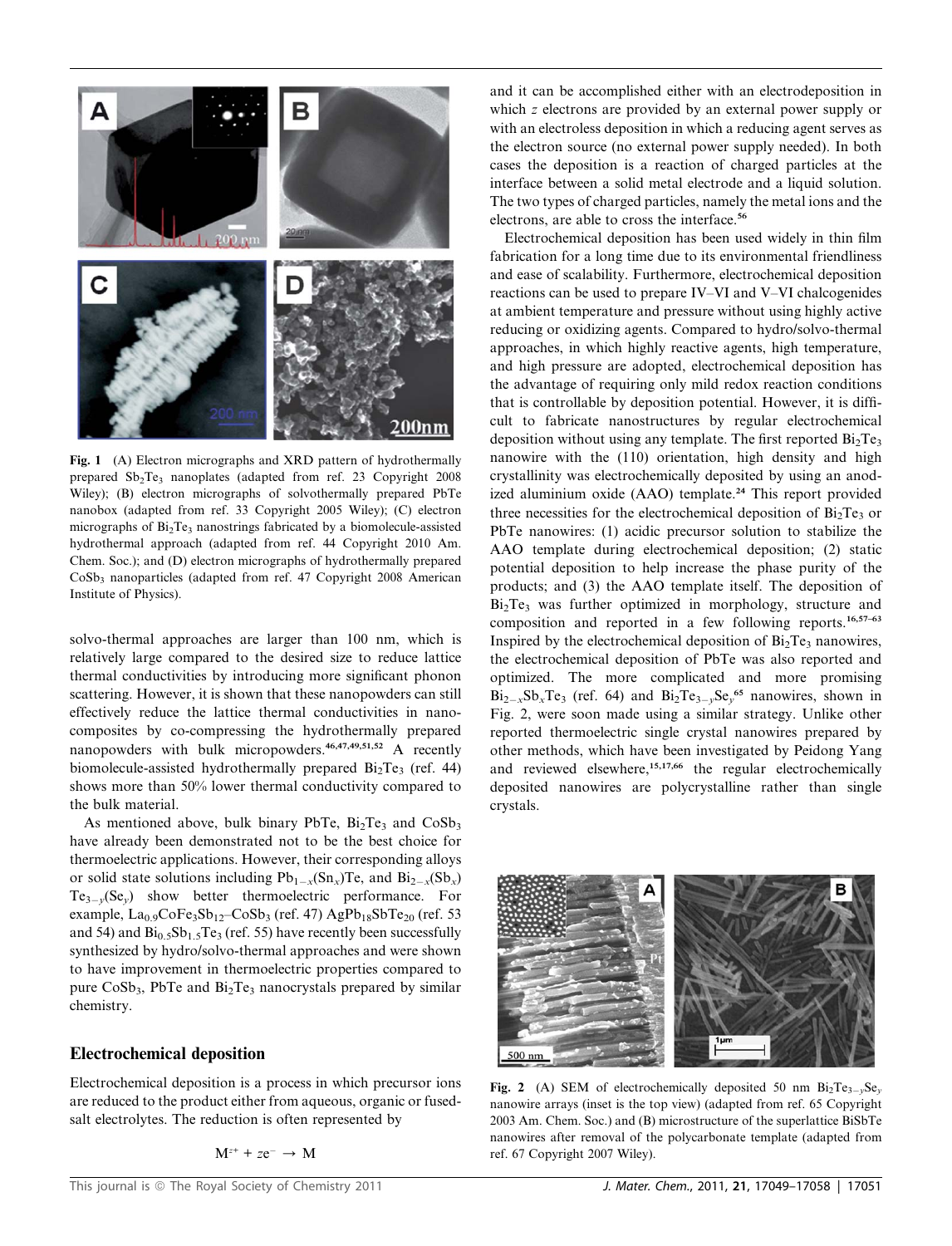Pulse deposition<sup>68</sup> was developed for the preparation of high quality single crystal PbTe and  $Bi<sub>2</sub>Te<sub>3</sub>$  nanowires.<sup>16,58</sup> The pulse deposition techniques have even been developed toward the preparation of heterostructures and hollow nanowires based on PbTe- and  $Bi<sub>2</sub>Te<sub>3</sub>$ -type materials, which have been extensively studied by the Xiaoguang Li group and was also recently reviewed.15,16

The use of AAO templates helps the control of morphology of these thermoelectric nanowires. However, it also severely limits the scalability of electrochemical deposition. Different strategies have been developed to overcome the limitations of templates. One strategy is to modify the reaction solution: nanostructured  $Bi_{2-x}Sb_xTe_3$  films have been prepared by electrochemical deposition without the use of a template. The morphology of the reported nanostructured  $Bi_{2-x}Sb_xTe_3$  thin films was controlled by using ethylene glycol in the aqueous electrolyte.<sup>58</sup> Another strategy is to combine sonochemistry and electrochemical deposition as discussed in the following section.

Besides electrochemical deposition, chemical bath deposition<sup>69–73</sup> can also effectively fabricate high quality nanostructured semiconductor thin films for various applications including thermoelectrics. In a typical chemical bath deposition, precursors dissolved in the same solution react to produce a solid material, often in the form of a film, onto a substrate that is exposed to the solution over the course of seconds to minutes. The nanostructured thermoelectric  $Bi<sub>2</sub>Se<sub>3</sub>$  (ref. 74) and  $PbSe<sup>75</sup>$ films, as shown in Fig. 3, were successfully prepared by chemical bath deposition, and their thermoelectric properties showed comparable power factors to the corresponding bulk materials. The thermoelectric properties of nanostructured PbSe thin films can also be modified through anisotropic growth by changing the reaction condition.<sup>75</sup> However, the chemical bath deposition can currently only fabricate PbSe,  $Bi_2Se_3$  and  $Sb_2Se_3$  while the chemical bath deposition of other thermoelectric materials, such as PbTe,  $Bi<sub>2</sub>Te<sub>3</sub>$  and  $Sb<sub>2</sub>Te<sub>3</sub>$ , is still a challenge.

#### Sonochemical synthesis

In sonochemical reactions, the compression of the bubbles during cavitation generates short-lived localized hot-spots, which have temperatures of several thousand Kelvin, pressures of about 1000 atm, and heating and cooling rates of above  $10^{10}$  K s<sup>-1</sup>. Extreme physical and chemical conditions have been applied in the synthesis of nanocrystals including the thermoelectric nanoparticles PbE and  $Bi_2E_3$  (E = S, Se, Te).<sup>25,76–79</sup> The sonochemical approach can not only produce highly crystalline small nanocrystals, but also heterostructured nanowires without the



Fig. 3 SEM of chemical bath deposited thermoelectric films: (A)  $Bi<sub>2</sub>Se<sub>3</sub>$ (adapted from ref. 74 Copyright 2006 Wiley) and (B) PbSe (adapted from ref. 75 Copyright 2010 RSC).

need for a template. An example of  $Bi_2Se_3$  heterostructured nanowires prepared by the sonochemical method is shown in Fig. 4A.

In the regular sonochemical preparation, it is easy to prepare IV–VI and V–VI chalcogenide nanocrystals such as PbE or  $Bi_2E_3$ , when  $E = S$  or Se.<sup>26,74,77,79,80</sup> However, it is much more difficult to synthesize them when E is Te. Electrochemical deposition has demonstrated the successful preparation of tellurides by adjusting the deposition potential, but their preparation of fine nanostructures still requires the assistance of a template. Sonoelectrochemistry, the combination of sonochemistry and electrochemical deposition, succeeded in the preparation of thermoelectric telluride nanocrystals and nanowires. Anisotropic PbTe nanocrystals have been successfully prepared as shown in Fig. 4B.<sup>27</sup>

Although sonochemistry is a clean and facile method to prepare thermoelectric nanomaterials, the reaction outcomes are very sensitive to the frequency and intensity of ultrasound, which makes it inconvenient for bulk production. Therefore, there are to date very few reports of thermoelectric properties on sonochemically prepared thermoelectric nanomaterials.<sup>76</sup>

### Ligand-based synthesis

Ligand-based synthesis involves the use of organic ligands such as the most commonly used TOPO (trioctylphosphine oxide) to control the shape and orientation of the final nanocrystals. It is one of the most important methods for preparing shapecontrolled, monodispersed colloidal nanocrystals.<sup>18,81</sup> In ligand-based synthesis, the growth kinetics and orientation of nanocrystals can be adjusted by the choice of ligands, reaction temperature and time. Numerous high quality semiconductor quantum dots and binary and ternary nanocrystals have been successfully synthesized through this approach. The first reported colloidal Bi<sub>2</sub>Te<sub>3</sub> nanocrystals synthesized by ligand-based synthesis<sup>29</sup> show a much smaller size and a narrower size distribution than those prepared by hydro/solvo-thermal and electrochemical deposition. Later, other popular thermoelectric nanomaterials such as Bi, PbSe, PbTe(Se),  $Sb_2Te_3$ , and  $Bi_{2-x}Sb_xTe_3$  were synthesized successfully by ligand-based



Fig. 4 (A) TEM of sonochemically prepared heterostructured  $Bi<sub>2</sub>Se<sub>3</sub>$ nanowires (adapted from ref. 25 Copyright 2004 Am. Chem. Soc.) and (B) sonoelectrochemically prepared PbTe nanorods (adapted from ref. 27 Copyright 2005 Wiley).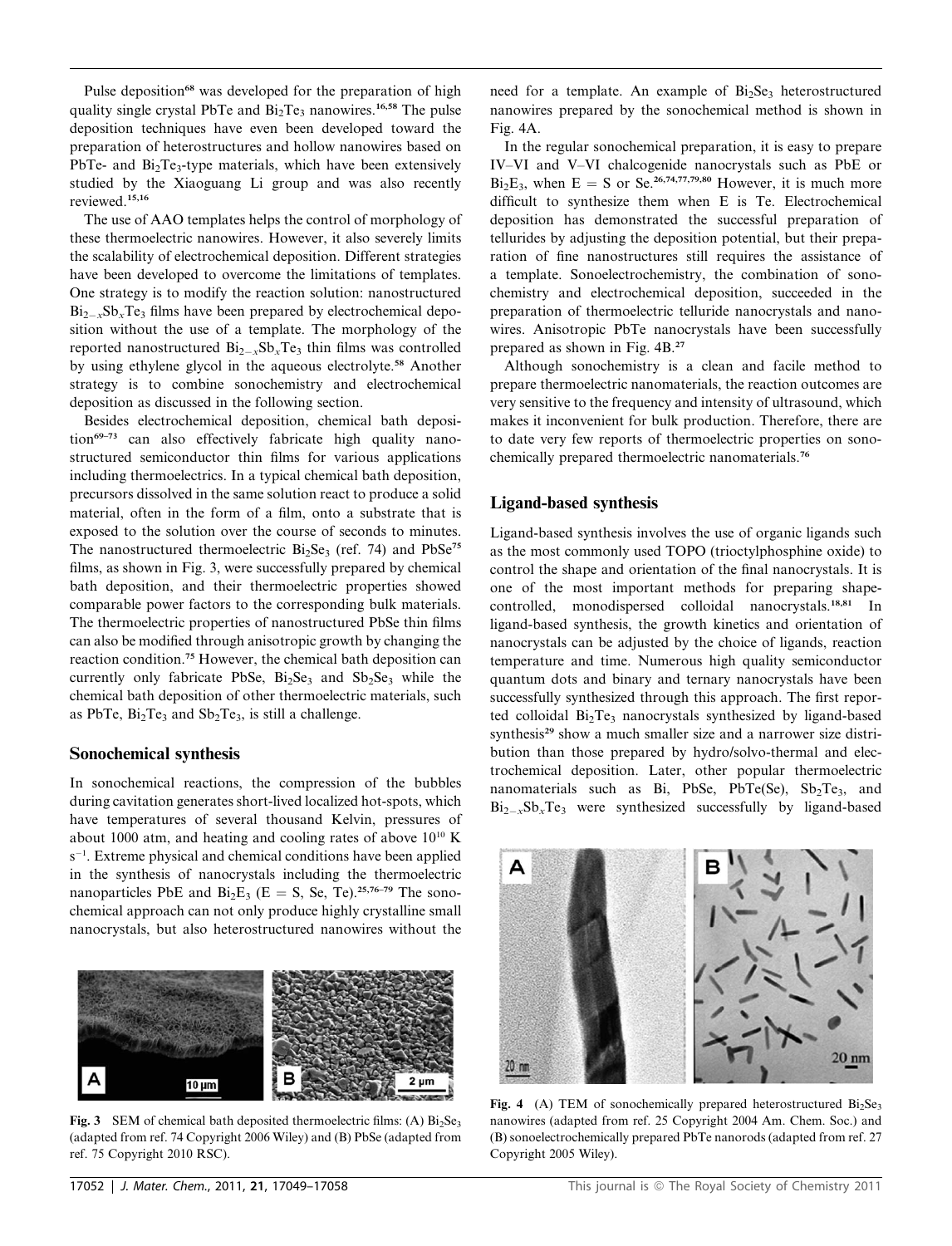synthesis.<sup>17,30,82–98</sup> Similar to the  $Bi_2Te_3$ , these nanomaterials, as shown in Fig. 5, also show smaller sizes and narrower size distributions than those prepared by other approaches.

In the preparation of PbSe(Te) nanocrystals by ligand-based synthesis, the Se(Te) precursor is TOPSe(Te), which is also widely used in the preparation of chalcogenide type quantum dots, while the precursor for Pb is usually PbO, which can easily form a lead oleate solution by reacting with oleic acid at mild temperatures under the protection of inert gas. Monodispersed PbSe and PbTe nanocrystals with different sizes and shapes have been successfully synthesized for thermoelectric applications.84,85,89,91,93 However, there is no such a convenient Bi precursor for the preparation of  $Bi<sub>2</sub>Se(Te)<sub>3</sub>$  nanocrystals because bismuth oleate is difficult to be prepared by reacting  $Bi<sub>2</sub>O<sub>3</sub>$  with oleic acid at mild temperatures. This difference makes the number of reports for the synthesis of  $Bi_2(Se,Te)_3$  NCs comparatively fewer than that of  $Pb(Se,Te)$ .<sup>24,44,58,60,63,65</sup>

In most cases, the Se or Te precursors are either  $(Me_3Si)_2Te^{29}$ or TOPSe(Te), which are widely adopted in ligand-based synthesis of chalcogenide nanocrystals. All these Se(Te) precursors are toxic and expensive, which prevents the widespread production of chalcogenide nanocrystals. In very recent reports, the elements Se and Te could be directly used as the precursors for the preparation of chalcogenide nanocrystals when much cheaper reagents, such as hydrazine<sup>90</sup> and sodium borohydride, were used.<sup>93</sup> This progress provides environmentally friendlier precursors for future ligand-based synthesis.

Uniform and high quality PbSe(Te) films or nanowires, as shown in Fig. 6A and B, have been extensively studied by Murray's<sup>89,95–97</sup> and Yang's<sup>84,85</sup> groups for their thermoelectric



Fig. 5 TEM images of ligand-based synthesized nanocrystals: (A) PbTe nanocubes (adapted from ref. 96 Copyright 2004 Am. Chem. Soc.); (B) PbSe nanorods (adapted from ref. 97 Copyright 2010 Am. Chem. Soc.); (C) Bi2Te3 nanoparticles (adapted from ref. 88 Copyright 2009 Wiley); and (D)  $Bi_{2-x}Sb_xTe_3$  nanoplates (adapted from ref. 99 Copyright 2010 Am. Chem. Soc.).



Fig. 6 (A) TEM image of PbSe nanowires (adapted from ref. 84 Copyright 2009 Am. Chem. Soc.); (B) TEM image of PbTe nanocrystal superlattices (adapted from ref. 95 Copyright 2006 Am. Chem. Soc.); (C) thermal conductivity of a single PbSe nanowire as a function of the temperature. Inset: SEM image of the measured device (adapted from ref. 85 Copyright 2009 Springer). (D) The thermopower curve of different sized PbSe nanocrystals with different carrier concentrations compared to bulk PbSe (adapted from ref. 91 Copyright 2009 Springer).

properties. In these nanostructured PbSe nanowires, a two-fold lower thermal conductivity compared to the bulk material was observed.<sup>85</sup> The temperature dependent thermal conductivity curve shown in Fig. 6C exhibits a different temperature dependence from the bulk material due to phonon boundary scattering.

Other than the significant decrease of thermal conductivities, the PbSe nanocrystals also exhibited an additional property: increasing thermopower (S) through size quantum effects. The promise of higher ZT values in nanomaterials compared to the bulk material is mainly based on two aspects. One is the decrease of thermal conductivity  $(\kappa)$  due to nanoscale grain boundaries, and the other is the enhancement of the thermopower  $(S)$  arising from the electronic quantum size effects.<sup>91</sup> The decrease of thermal conductivity has been reported and was realized with nanomaterials prepared by both bottom-up and top-down techniques. There is a physical limitation for the reduction of thermal conductivities, however, and so far there is not much room left to further increase ZT values just by reducing the thermal conductivities. As a consequence, the enhancement of thermopower  $(S)$  is a promising strategy and a realistic route for further increasing ZT values. Nevertheless, to date, enhancement of the thermopower S by quantum size effects is rarely reported. One reason may be due to the fact that increasing of thermopower S only takes place when the size of these thermoelectric nanocrystals is much less than their Bohr radius, while most ball milling techniques and regular solution-based approaches cannot efficiently prepare such small nanocrystals. In ref. 91 the thermopower of such PbSe nanocrystals shows more than 30% enhancement compared to bulk materials with nearly identical carrier concentrations (see Fig. 6D). The Bohr radius of PbSe is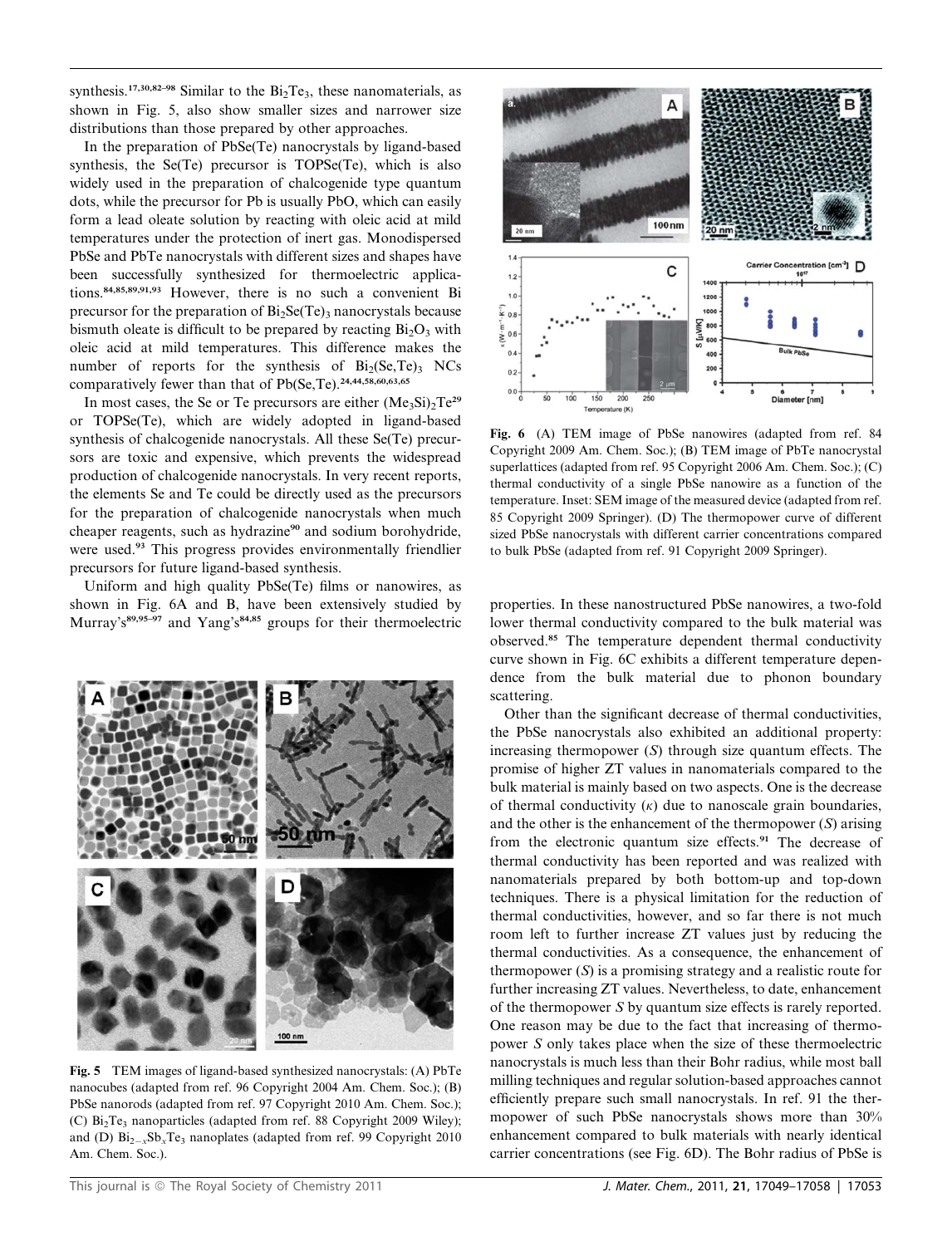around 50 nm, while the size of the reported thermopowerenhanced PbSe nanocrystals is less than 10 nm, which can only be realized with ligand-based synthesis. It is believed that there is much potential to be explored in enhancing the thermopower S through quantum effects by using ligand-based synthesis.

## Progress and challenges in thermoelectric materials processing

The above mentioned solution chemistry approaches have been used to prepare many of today's thermoelectric nanomaterials with various sizes and shapes. Based on the optimistic projection that nanostructures could increase the thermoelectric performance, these thermoelectric nanomaterials are expected to exhibit better ZT values than the bulk ones, which has been demonstrated in thermoelectric nanomaterials prepared by topdown methods.<sup>13</sup> However, as to the nanomaterials prepared by solution chemistry approaches, the reality in the early beginning was that ZT values were not improved at all; rather, they were much lower than those for the bulk materials.<sup>13</sup> As pointed out by Kanatzidis et al.,<sup>20</sup> a successful approach for thermoelectric development requires the combination of theoretical guidance, chemical synthesis, material processing and performance measurement. We propose that the low ZT values in early reports on thermoelectric nanomaterials, prepared by solution chemistry approaches, were to some extent due to a lack of a cross-disciplinary approach. In particular, the materials processing and performance analysis techniques were initially rather limited. A widely adopted material processing technique to improve materials density and electrical conductivity was cold pressing,82,100,101 which had been demonstrated as an unsuccessful technique in the study of bulk materials decades ago.102,103 Because of the complexity of thermal conductivity measurements, the decrease of thermal conductivity was even less of a focus. Soon, hydro/ solvo-thermal synthesis became the mainly adopted method for most thermoelectric nanomaterials, in part due to the simplicity of the preparation method. Eventually, the thermal conductivities of such materials could also be lowered compared to bulk materials. This has been thoroughly investigated by the Tritt group.35,47,51,52,104

Once the importance of a crossdisciplinary approach to thermoelectric materials synthesis has been recognized, the performance of the thermoelectric nanomaterials prepared by solution chemistry improved substantially. As a result the efficiencies became comparable with the optimized bulk values. For example, the preparation and shape control of electrochemically deposited PbTe or  $Bi<sub>2</sub>Te<sub>3</sub>$  nanostructured thin films and nanowires has been well investigated,<sup>15,16,24,27,57-65,67,68,74,105-113</sup> but most of the electrochemically deposited nanowires were poor in thermopower performances, especially their lower electrical conductivities, compared to the regular bulk ones. In a recent report,<sup>112</sup> the  $Bi<sub>2</sub>Te<sub>3</sub>$  nanowires were prepared by a typical electrochemical deposition approach but with careful post-synthesis treatment and were fabricated as a thermoelectric device. The ZT value reached 0.9 at 350 K due to the significant reduction of thermal conductivity. It is believed that the ZT value of these  $Bi<sub>2</sub>Te<sub>3</sub>$  nanowires can be even higher once the carrier concentration, and with that the thermopower, can be further optimized.

It is worth pointing out the progress and challenges of thermoelectric nanomaterials prepared by ligand-based synthesis, which shows progress toward higher ZT values as a good example of an interdisciplinary approach. For example, in 2009, the first report of a detailed thermoelectric analysis of colloidal  $Bi<sub>2</sub>Te<sub>3</sub>$  nanocrystals was published. In this report, the obvious advantage of lowering lattice thermal conductivity in colloidal  $Bi<sub>2</sub>Te<sub>3</sub>$  nanocrystals was demonstrated with a more than 50% decrease of lattice thermal conductivities compared to bulk  $Bi<sub>2</sub>Te<sub>3</sub>$ .<sup>82</sup> However, the resulting ZT value in this report was still very low, around 0.03. This low performance was mainly due to the poor thermopower and electrical conductivity, the latter of which is a persistent challenge for bottom-up approaches. The reason behind this is that the organic solvent and organic surfactant used in ligand-based synthesis deteriorate the electrical properties of the  $Bi<sub>2</sub>Te<sub>3</sub>$  nanocrystals. In that report, the ligand capped colloidal  $Bi<sub>2</sub>Te<sub>3</sub>$  nanocrystals show up to 5 orders of magnitude lower electrical conductivity compared to the bulk material. Although the electrical conductivities can be improved once the capping ligand is removed by annealing, their values are still an order of magnitude lower than that of state-of-the-art values in bulk thermoelectrics. Following this pioneering work, two other publications demonstrated that both argon protected annealing<sup>101</sup> and spark plasma sintering<sup>88</sup> can significantly increase the electrical conductivity of these colloidal  $Bi<sub>2</sub>Te<sub>3</sub>$ nanocrystals by a factor of ten. The resulting ZT values were improved to around  $0.1$  (ref. 101) and  $0.2$ ,<sup>88</sup> respectively. The evolution of the thermoelectric properties for  $Bi<sub>2</sub>Te<sub>3</sub>$  nanocrystals in these three reports is listed in Table 1. The significant progress in such a short time resulted likely due to increased efforts across the disciplines.

From Table 1, one finds that ligand-based synthesized nanocrystals still present lower thermoelectric performance than bulk materials, even though advanced material processing techniques, like spark plasma sintering, were used. The reason for this is the unoptimized carrier concentration, which is a major obstacle for nanocrystals prepared by solution chemistry approaches. Carrier concentration is one of the most important parameters in determining and optimizing the ZT value in either bulk or nanosized thermoelectric materials. In solid state synthesis on the bulk scale, chemistry has mastered the skills and techniques to achieve the best thermoelectrics by adjusting the carrier concentration in bulk materials through doping. The failure of solution chemistry to carefully design and adjust the reaction product in terms of carrier concentration is in stark contrast to the good level of size and morphology control that is being exercised in nanoparticles synthesis. To adjust carrier concentrations in nanocrystals prepared by solution chemistry, two strategies have been reported. The first one is to improve the PbTe NCs with lower carrier concentration by assembling with  $\text{Ag}_2\text{Te}$  and  $\text{PtTe}_2$  NCs<sup>89,92</sup> and the resulting carrier concentration and electrical conductivity were modified by several orders of magnitude as shown in Fig. 7.

The second strategy is to adjust the carrier concentration by intentionally introducing defects into the nanocrystal. In our recent report, it was demonstrated that the thermoelectric performance of colloidal  $Bi<sub>2</sub>Te<sub>3</sub>$  nanocrystals can be improved by adjusting carrier concentrations<sup>100</sup> through partial Sb/Bi substitution as shown in Fig. 8, and the ZT value of colloidal  $Bi_2Te_3$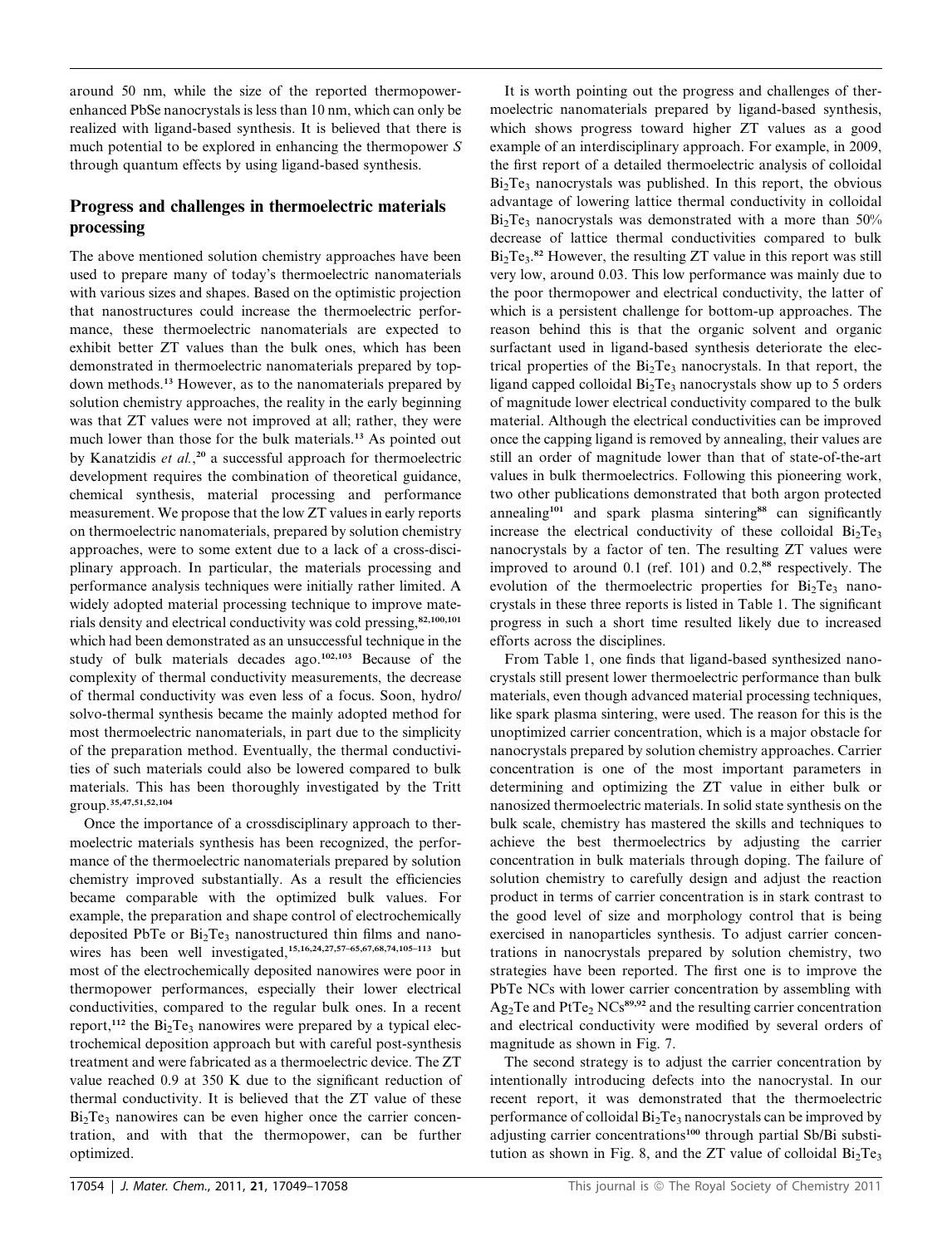|  |  | Table 1 Thermoelectric improvement in three $Bi_2Te_3$ nanocrystal examples. All values were reported at 300 K except for the thermal conductivities, |  |  |  |
|--|--|-------------------------------------------------------------------------------------------------------------------------------------------------------|--|--|--|
|  |  | which were data at 200 K due to the radiation effects at higher temperatures                                                                          |  |  |  |

| $Bi2Te3$ Sample | $S/uV K^{-1}$ | $\sigma$ /Ohm <sup>-1</sup> cm | $\sigma^*S^2/\mu W$ cm <sup>-1</sup> K <sup>-2</sup> | $\kappa$ /Wm <sup>-1</sup> K <sup>-1</sup> | Material process technique |
|-----------------|---------------|--------------------------------|------------------------------------------------------|--------------------------------------------|----------------------------|
| Ref. 88         | $-80$         | 769                            | 4.9                                                  | $_{0.8}$                                   | Spark plasma sintering     |
| Ref. 101        | $-65$         | 560                            | 2.4                                                  | 1.0                                        | Cold pressing              |
| Ref. 82         | $-90$         | 50                             | 0.4                                                  | 0.5                                        | Cold pressing              |

nanocrystals could be improved to  $\sim 0.3$  even though they were only processed by cold pressing. Months later, similar colloidal  $Bi<sub>2</sub>Te<sub>3</sub>$  based nanocrystals prepared by similar methods exhibited a ZT value of 0.9 when processed with chemically more advanced hydrazine treatment and spark plasma sintering techniques.<sup>99</sup>

The significant progress in the field of thermoelectric nanocrystals where  $Bi<sub>2</sub>Te<sub>3</sub>$  nanocrystals improved their ZT values from 0.03 to 0.9 within a year demonstrates the large potential of solution chemistry for thermoelectric nanomaterials. It is evident that high quality thermoelectric nanostructures will be synthesized, processed and characterized on a much broader scope once the necessary aspects of chemistry, material science and physics will be further integrated. In addition, one may consider that most precursors used in these recent works where high ZT values of  $Bi_2Te_3$  nanowire<sup>112</sup> and  $Bi_2Te_3$  nanocrystals<sup>99</sup> are reported are of regular chemical purity of 99%, while all the precursors in regular solid state synthesis of thermoelectric bulk materials need to be elemental powders of up to 99.99% or higher purity. This indicates the possibility of large scale production of high performance thermoelectric nanomaterials at significantly lower cost through solution phase chemistry.

#### New routes in solution chemistry

As discussed above, solution chemistry is still largely focusing on synthesizing high quality nanomaterials with novel approaches different from top-down methods. However, the target materials are still based on traditional high performance thermoelectric materials. On the other hand, very recent work reported fundamentally novel directions of solution chemistry approaches towards thermoelectrics. Talapin et al. developed metal chalcogenide complexes (MCCs) functioning as an electronic glue to modify the colloidal nanocrystals such as  $PbTe$  and  $Bi_2S_3$ .<sup>83</sup> This solution chemistry approach does not only help preserve the nanostructures and the high electrical conductivity but also

adjust the composition of the colloidal thermoelectric nanocrystals. For example, it can adjust  $Bi<sub>2</sub>Te<sub>3</sub>$  to  $(BiSb)<sub>2</sub>Te<sub>3</sub>$  or  $(BiSb)$ <sub>2</sub>(SeTe)<sub>3</sub>. Fig. 9 shows the conservation of nanostructure colloidal thermoelectric nanocrystals by using  $Sb<sub>2</sub>Te<sub>3</sub>$  as MCCs, after 300 $\degree$ C annealing.<sup>83</sup>

Recently, organic and inorganic hybrid structures improved a lot in the TE performance. In Chen et al.'s work, single wall carbon nanotubes/polyaniline hybrid nanocomposites show two orders of magnitude higher power factor compared to pure polyaniline.<sup>114</sup> Segalman et al. prepared poly(3,4-ethylenedioxythiophene):poly(styrenesulfonate) and Te nanorods hybrid structures using water processable techniques and the measured ZT value was around 0.1, which is a historically high value for organic thermoelectric materials. The morphologies of these two reported organic–inorganic hybrid materials are shown in Fig. 10.

#### Summary and outlook

During the last decade, numerous thermoelectric nanomaterials have been successfully synthesized by solution chemistry approaches including hydro/solvothermal, electrochemical, and ligand-based synthesis. These approaches have demonstrated their advantages in achieving small size and narrow size distributions and morphological control compared to top-down approaches. Initially, solution chemistry focused more on the synthesis rather than the adjustment of thermoelectric properties, which might be one of the reasons for the low performance of the early products. The achievements of lower thermal conductivities in early reports of solution synthesized nanomaterials had been counteracted by their low power factors due to the low electrical conductivities and thermopower. Organic surfactant residues and inappropriate carrier concentrations have been accounted for the measured low power factors. Recently, post-synthesis treatments such as hydrazine treatment and inert gas protection



Fig. 7 (A) Comparison of low-field conductance of different PbTe : Ag<sub>2</sub>Te ratio superlattices (adapted from ref. 89 Copyright 2007 Nature). (B) Charge carrier concentration of three types of samples with different PbTe contents (adapted from ref. 92 Copyright 2009 Wiley).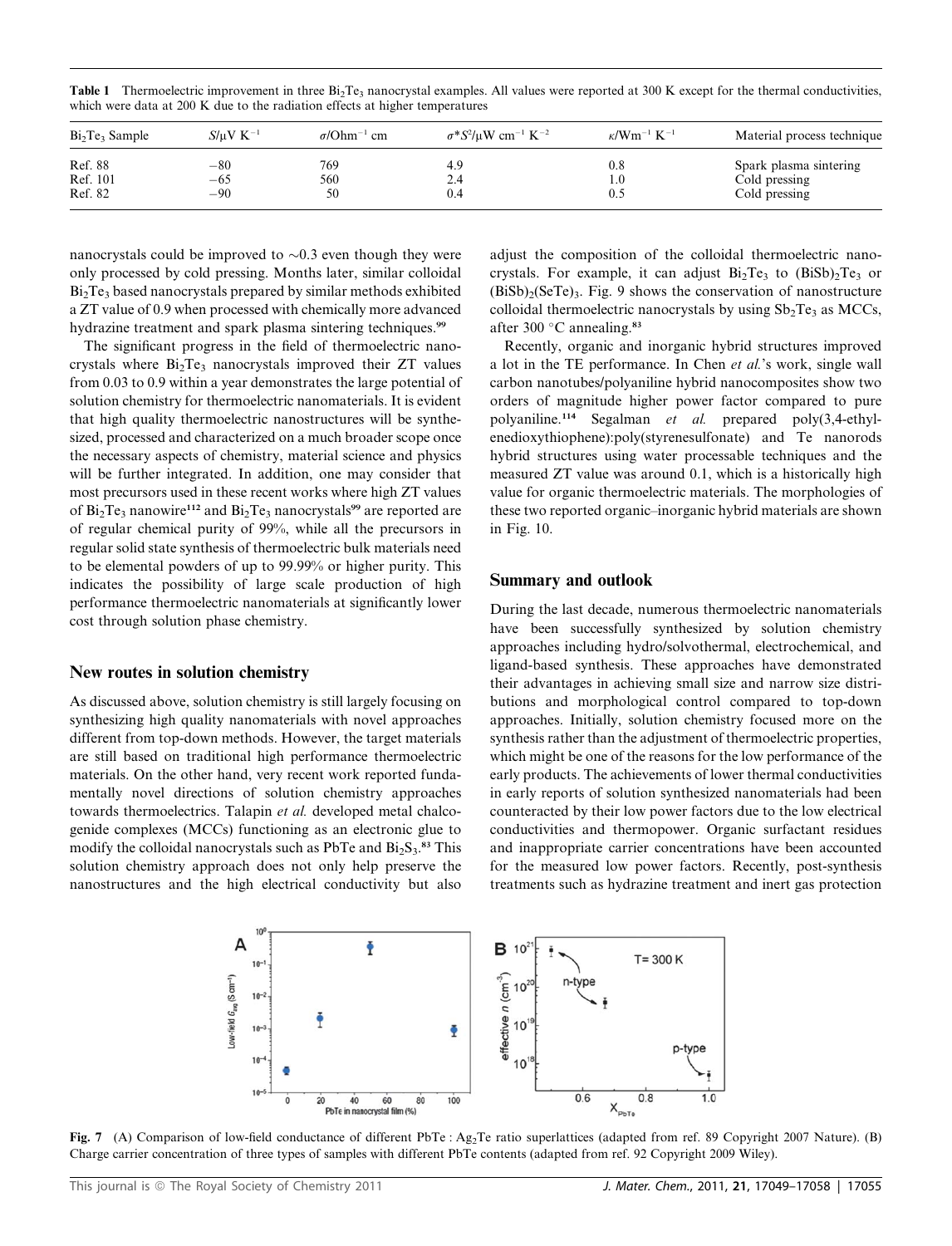

Fig. 8 The carrier concentration and power factor of chemically synthesized  $Bi_2Te_3$ -based nanocrystals (NCs) with different Sb/Bi substitution levels in ternary  $Bi_{2-x}Sb_xTe_3 NCs$  ( $x = 0.02, 0.05, 0.10, 0.20$ , 0.50, and 1.50) (adapted from ref. 100 Copyright 2010 Am. Chem. Soc.).



Fig. 9 TEM image of nanostructured  $PbTe/(Bi, Sb)<sub>2</sub>Te<sub>3</sub>$  prepared by mixing  $Sb_2Te_3-MCC$  capped PbTe NCs with  $(Bi, Sb)_2Te_3$  nanocrystals and annealing at 300 °C (adapted from ref. 83 and 114 Copyright 2010 Am. Chem. Soc.).



Fig. 10 (A) TEM images for SWNT/PANI composites with 25 wt% SWNT. Inset is the SEM top view of the nanocables (adapted from ref. 114 Copyright 2010 Am. Chem. Soc.). (B) SEM image of a drop-cast composite Te nanorod with PEDOT:PSS film (adapted from ref. 115 Copyright 2010 Am. Chem. Soc.).

annealing have been demonstrated as efficient approaches to remove the surfactant residues and reverse the surface oxidation.82,88,99–101 These post-treated nanomaterials showed comparable electrical conductivities to state of art values in bulk materials. Attempts of optimizing charge carrier concentrations in solution synthesized thermoelectric nanomaterials have been

realized by incorporating nanomaterials with different carrier concentrations or initially adjusting the carrier concentration by introducing dopands during the wet chemical synthesis.89,92,99,100 With the above mentioned developments and the help of additional materials processing, recent thermoelectric performances of solution chemistry based nanomaterials were reported to be improved to the point of being comparable with or even better than those of bulk materials.18,83

Although great progress has been achieved in thermoelectric performance, there are still several immediate challenges for solution chemistry approaches toward preparing high-performance thermoelectric materials. The first and most urgent one is to obtain materials with ZT values higher than those of bulk materials and simultaneously of lower cost than bulk materials, because cost will dictate the future use of these materials and it is supposed to be one of the main advantages of solution-based synthesis. A second challenge is to develop novel thermoelectric materials beyond the typical PbTe- and  $Bi<sub>2</sub>Te<sub>3</sub>$ -type materials. It is a crucial advantage that solution chemistry can provide an enormous range of compositional flexibility to thermoelectric materials. To address these challenges, solution-based synthesis needs to focus on some practical issues. First, it is urgent to develop simple techniques for gram-scalable synthesis of thermoelectric nanomaterials, especially with less use of organic surfactants. Second, solution chemistry should develop more control over charge carrier concentrations during the synthesis and post-treatment, which would help to produce thermoelectric nanomaterials comparable to other advanced methods. Third, solution chemistry has to demonstrate its use to enhance thermopower besides lowering thermal conductivities. Enhanced thermopower is a new arena for achieving better thermoelectrics. An obvious task is to develop quantum-effect enhanced thermopower thermoelectric nanomaterials other than the already reported PbSe quantum dots. The fourth and maybe most intriguing tasks for solution chemistry is to develop other types of thermoelectric nanomaterials such as metal oxide and organic thermoelectric materials. Hydro/solvo-thermal and other solution chemistry approaches are believed to have the potential to prepare novel metal oxide nanomaterials for thermoelectric applications as they have demonstrated their capabilities in the preparation of different morphologies and compositions for metal oxide nanomaterials. Recent progress of hybrid organic– inorganic thermoelectrics indicated that solution chemistry can play a unique role in these hybrid composition nanomaterials.114,115 It is believed by the authors that solution chemistry will demonstrate its capability in thermoelectrics synthesis with the proposed developments in the near future.

As recently pointed out by various experts in the thermoelectrics field, $1,19$  there is still a very long way to go for large scale power generation via thermoelectric materials and we should not expect a revolutionary improvement in ZT values over a short period of time. Too much trust into the future development of solution-based nanochemistry may have caused an unjustified and exaggerated optimism at the beginning of this century, but this has been corrected during the past decade.<sup>20</sup> Fortunately, scientists involved in the endeavor of developing improved thermoelectrics, increasingly tend to collaborate, explore, test and challenge each others' novel ideas and techniques since there is at this point not any single synthesis method that could be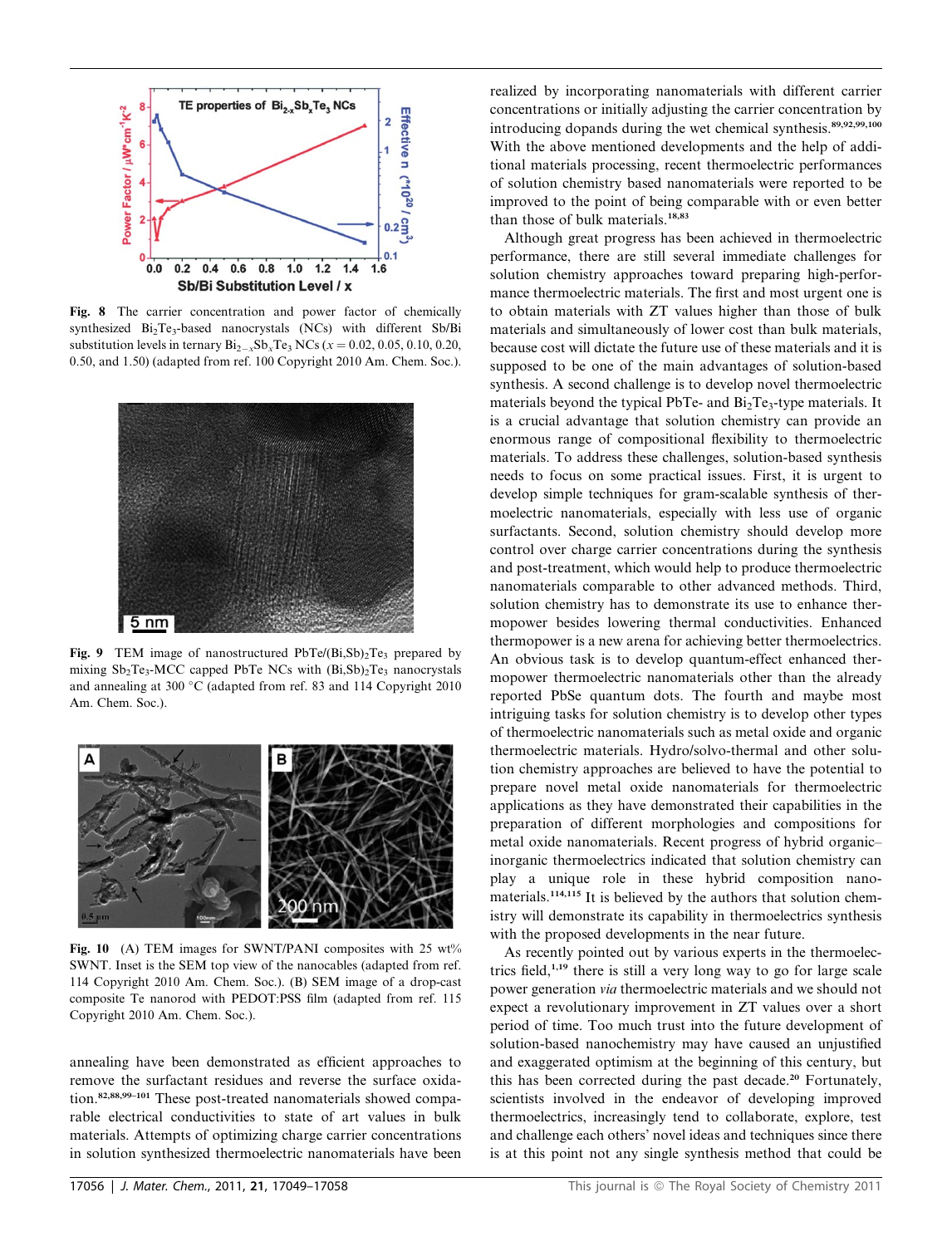described as the perfect solution for improving ZT values. Therefore, we expect that the diversity in chemical approaches and techniques to enhance thermoelectric properties will lead to increasing energy conversion efficiencies.

#### Acknowledgements

C.B. acknowledges support from NSF (#CHE-0239688), ACS-PRF (# 45359-AC10) and the Ohio Board of Regents, and J.S.D. acknowledges support from the Huntington and Codrington Foundations.

#### References

- 1 C. B. Vining, Nat. Mater., 2009, 8, 83–85.
- 2 C. B. Vining, Nature, 2001, 413, 577–578.
- 3 F. J. DiSalvo, Science, 1999, 285, 703–706.
- 4 G. S. Nolas, J. Sharp and H. J. Goldsmid, Thermoelectrics: Basic Principles and New Materials Developments, Springer, Berlin, Heidelberg, 2001.
- 5 G. S. Nolas, J. Poon and M. Kanatzidis, MRS Bull., 2006, 31, 199– 205.
- 6 T. M. Tritt, Science, 1999, 283, 804–805.
- 7 T. M. Tritt and M. A. Subramanian, MRS Bull., 2006, 31, 188–194.
- 8 L. D. Hicks and M. S. Dresselhaus, Phys. Rev. B: Condens. Matter, 1993, 47, 12727–12731.
- 9 L. D. Hicks and M. S. Dresselhaus, Phys. Rev. B: Condens. Matter, 1993, 47, 16631–16634.
- 10 T. C. Harman, P. J. Taylor, M. P. Walsh and B. E. LaForge, Science, 2002, 297, 2229–2232.
- 11 R. Venkatasubramanian, E. Siivola, T. Colpitts and B. O'Quinn, Nature, 2001, 413, 597–602.
- 12 B. Poudel, Q. Hao, Y. Ma, Y. C. Lan, A. Minnich, B. Yu, X. Yan, D. Z. Wang, A. Muto, D. Vashaee, X. Y. Chen, J. M. Liu, M. S. Dresselhaus, G. Chen and Z. Ren, Science, 2008, 320, 634–638.
- 13 Y. C. Lan, A. J. Minnich, G. Chen and Z. F. Ren, Adv. Funct. Mater., 2010, 20, 357–376.
- 14 A. J. Minnich, M. S. Dresselhaus, Z. F. Ren and G. Chen, Energy Environ. Sci., 2009, 2, 466–479.
- 15 G. Q. Zhang, Q. X. Yu, W. Wang and X. G. Li, Adv. Mater., 2010, 22, 1959–1962.
- 16 F. Xiao, C. Hangarter, B. Yoo, Y. Rheem, K. H. Lee and N. V. Myung, Electrochim. Acta, 2008, 53, 8103–8117.
- 17 A. I. Hochbaum and P. D. Yang, Chem. Rev., 2010, 110, 527–546.
- 18 D. V. Talapin, J. S. Lee, M. V. Kovalenko and E. V. Shevchenko, Chem. Rev., 2010, 110, 389–458.
- 19 J. R. Sootsman, D. Y. Chung and M. G. Kanatzidis, Angew. Chem., Int. Ed., 2009, 48, 8616–8639.
- 20 M. G. Kanatzidis, Chem. Mater., 2010, 22, 648–659.
- 21 H. Liu, J. Y. Wang, X. B. Hu, L. X. Li, F. Gu, S. R. Zhao, M. Y. Gu, R. I. Boughton and M. H. Jiang, J. Alloys Compd., 2002, 334, 313– 316.
- 22 W. Z. Wang, B. Poudel, J. Yang, D. Z. Wang and Z. F. Ren, J. Am. Chem. Soc., 2005, 127, 13792–13793.
- 23 W. D. Shi, L. Zhou, S. Y. Song, J. H. Yang and H. J. Zhang, Adv. Mater., 2008, 20, 1892–1897.
- 24 A. L. Prieto, M. S. Sander, M. Martin-Gonzalez, R. Gronsky, T. Sands and A. M. Stacy, J. Am. Chem. Soc., 2001, 123, 7160–7161.
- 25 X. F. Qiu, C. Burda, R. L. Fu, L. Pu, H. Y. Chen and J. J. Zhu, J. Am. Chem. Soc., 2004, 126, 16276–16277.
- 26 A. Gedanken, Ultrason. Sonochem., 2004, 11, 47–55.
- 27 X. F. Qiu, Y. B. Lou, A. C. S. Samia, A. Devadoss, J. D. Burgess,
- S. Dayal and C. Burda, Angew. Chem., Int. Ed., 2005, 44, 5855–5857. 28 Y. X. Zhao, H. C. Pan, Y. B. Lou, X. F. Qiu, J. J. Zhu and C. Burda, J. Am. Chem. Soc., 2009, 131, 4253–4261.
- 29 E. E. Foos, R. M. Stroud and A. D. Berry, Nano Lett., 2001, 1, 693-695.
- 30 P. Christian and P. O'Brien, J. Mater. Chem., 2005, 15, 3021–3025.
- 31 M. S. Toprak, C. Stiewe, D. Platzek, S. Williams, L. Bertini, E. C. Muller, C. Gatti, Y. Zhang, M. Rowe and M. Muhammed, Adv. Funct. Mater., 2004, 14, 1189–1196.
- 32 M. S. Dresselhaus, G. Chen, M. Y. Tang, R. G. Yang, H. Lee, D. Z. Wang, Z. F. Ren, J. P. Fleurial and P. Gogna, Adv. Mater., 2007, 19, 1043–1053.
- 33 W. Z. Wang, B. Poudel, D. Z. Wang and Z. F. Ren, Adv. Mater., 2005, 17, 2110–2114.
- 34 L. Z. Zhang, J. C. Yu, M. S. Mo, L. Wu, K. W. Kwong and Q. Li, Small, 2005, 1, 349–354.
- 35 X. Ji, B. Zhang, T. M. Tritt, J. W. Kolis and A. Kumbhar, J. Electron. Mater., 2007, 36, 721–726.
- 36 G. Tai, B. Zhou and W. L. Guo, J. Phys. Chem. C, 2008, 112, 11314– 11318.
- 37 G. A. Tai, W. L. Guo and Z. H. Zhang, Cryst. Growth Des., 2008, 8, 2906–2911.
- 38 H. T. Zhang, X. G. Luo, C. H. Wang, Y. M. Xiong, S. Y. Li and X. H. Chen, J. Cryst. Growth, 2004, 265, 558–562.
- 39 X. B. Zhao, X. H. Ji, Y. H. Zhang and B. H. Lu, J. Alloys Compd., 2004, 368, 349–352.
- 40 H. L. Ni, X. B. Zhao, T. J. Zhu, X. H. Ji and J. P. Tu, J. Alloys Compd., 2005, 397, 317–321.
- 41 B. Zhou, Y. Ji, Y. F. Yang, X. H. Li and J. H. Zhu, Cryst. Growth Des., 2008, 8, 4394–4397.
- 42 Q. Zhao and Y. G. Wang, J. Alloys Compd., 2010, 497, 57–61.
- 43 Y. Deng, C. W. Nan, G. D. Wei, L. Guo and Y. H. Lin, Chem. Phys. Lett., 2003, 374, 410–415.
- 44 J. L. Mi, N. Lock, T. Sun, M. Christensen, M. Sondergaard, P. Hald, H. H. Hng, J. Ma and B. B. Iversen, ACS Nano, 2010, 4, 2523– 2530.
- 45 X. B. Zhao, S. H. Yang, Y. Q. Cao, J. L. Mi, Q. Zhang and T. J. Zhu, J. Electron. Mater., 2009, 38, 1017–1024.
- 46 J. L. Mi, X. B. Zhao, T. J. Zhu and J. P. Tu, Appl. Phys. Lett., 2007, 91, 172116.
- 47 P. N. Alboni, X. Ji, J. He, N. Gothard and T. M. Tritt, J. Appl. Phys., 2008, 103, 113707.
- 48 T. Wang, R. Mehta, C. Karthik, P. G. Ganesan, B. Singh, W. Jiang, N. Ravishankar, T. Borca-Tasciuc and G. Ramanath, J. Phys. Chem. C, 2010, 114, 1796–1799.
- 49 X. B. Zhao, X. H. Ji, Y. H. Zhang, T. J. Zhu, J. P. Tu and X. B. Zhang, Appl. Phys. Lett., 2005, 86, 062111.
- 50 Q. F. Han, J. Chen, X. J. Yang, L. Lu and X. Wang, J. Phys. Chem. C, 2007, 111, 14072–14077.
- 51 X. H. Ji, J. He, Z. Su, N. Gothard and T. M. Tritt, J. Appl. Phys., 2008, 104, 034907.
- 52 A. M. Rao, X. H. Ji and T. M. Tritt, MRS Bull., 2006, 31, 218–223.
- 53 W. Q. Ao, W. A. Sun, J. Q. Li, F. S. Liu and Y. Du, J. Alloys Compd., 2009, 475, L22–L24.
- 54 L. Wang, G. Chen, Q. Wang, H. J. Zhang, R. C. Jin, D. H. Chen and X. B. Meng, J. Phys. Chem. C, 2010, 114, 5827–5834.
- 55 C. J. Liu, G. J. Liu, C. W. Tsao and Y. J. Huang, J. Electron. Mater., 2009, 38, 1499–1503.
- 56 M. S. Milan Paunovic, Fundamentals of Electrochemistry, Wiley, 2nd edn, 2006.
- 57 M. S. Sander, R. Gronsky, T. Sands and A. M. Stacy, Chem. Mater., 2003, 15, 335–339.
- 58 L. Li, Y. W. Yang, X. H. Huang, G. H. Li and L. D. Zhang, Nanotechnology, 2006, 17, 1706–1712.
- 59 S. H. Li, M. S. Toprak, H. M. A. Soliman, J. Zhou, M. Muhammed, D. Platzek and E. Muller, Chem. Mater., 2006, 18, 3627–3633.
- 60 G. R. Li, F. L. Zheng and Y. X. Tong, Cryst. Growth Des., 2008, 8, 1226–1232.
- 61 S. H. Li, H. M. A. Soliman, J. Zhou, M. S. Toprak, M. Muhammed, D. Platzek, P. Ziolkowski and E. Muller, Chem. Mater., 2008, 20, 4403–4410.
- 62 S. H. Li, Y. B. Liang, J. Qin, M. Toprak and M. Muhammed, J. Nanosci. Nanotechnol., 2009, 9, 1543–1547.
- 63 C. G. Jin, X. Q. Xiang, C. Jia, W. F. Liu, W. L. Cai, L. Z. Yao and X. G. Li, J. Phys. Chem. B, 2004, 108, 1844–1847.
- 64 M. Martin-Gonzalez, A. L. Prieto, R. Gronsky, T. Sands and A. M. Stacy, Adv. Mater., 2003, 15, 1003–1005.
- 65 M. Martin-Gonzalez, G. J. Snyder, A. L. Prieto, R. Gronsky, T. Sands and A. M. Stacy, Nano Lett., 2003, 3, 973–977.
- 66 Y. Y. Wu, R. Fan and P. D. Yang, Nano Lett., 2002, 2, 83–86.
- 67 B. Yoo, F. Xiao, K. N. Bozhilov, J. Herman, M. A. Ryan and N. V. Myung, Adv. Mater., 2007, 19, 296–299.
- 68 L. Li, G. H. Li, Y. Zhang, Y. W. Yang and L. D. Zhang, J. Phys. Chem. B, 2004, 108, 19380–19383.